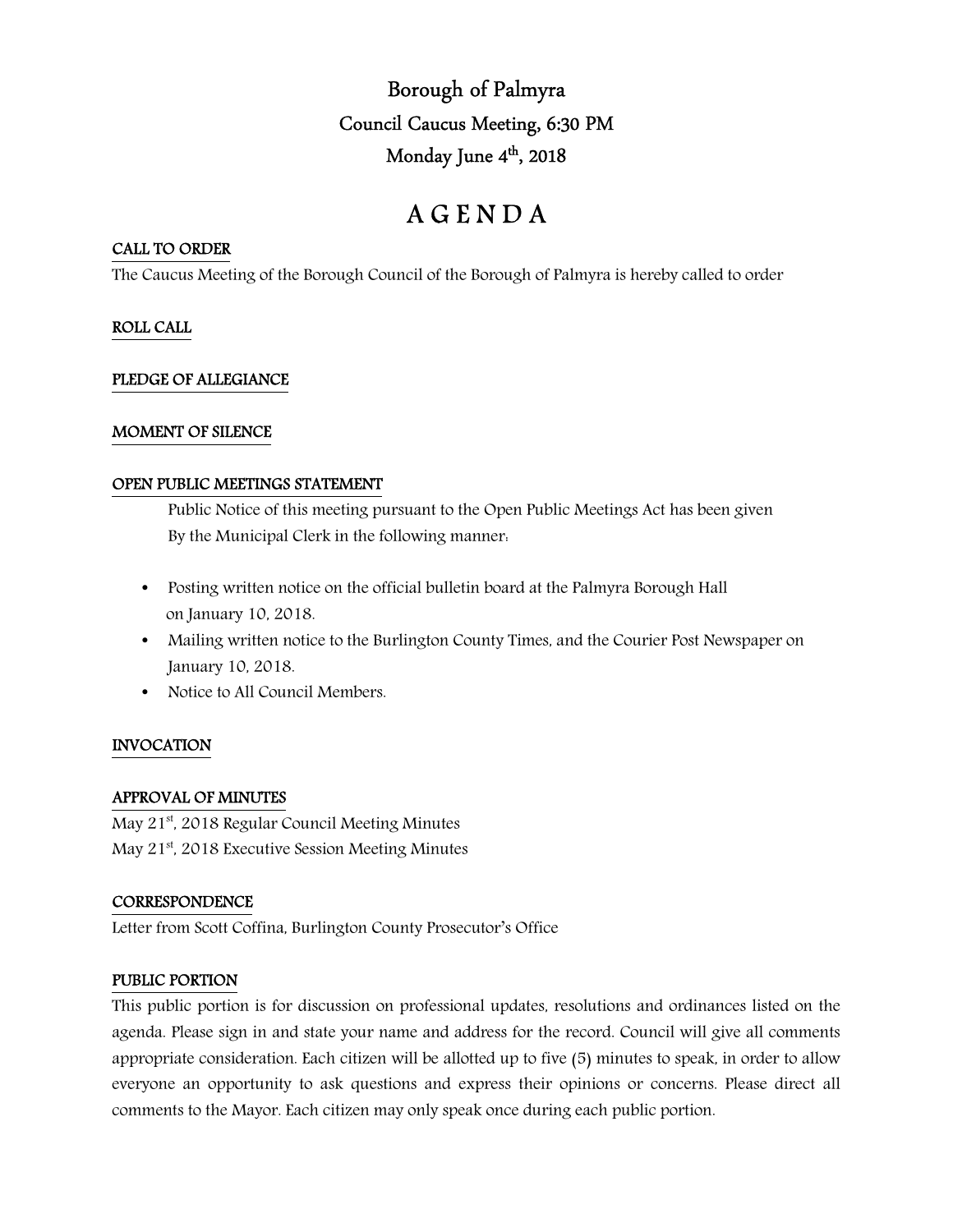# RESOLUTIONS Consent Agenda

Resolution 2018-142 and 2018-151 to Resolution 2018-155 will be enacted as a single motion, if any resolution needs additional discussion it will be removed from the consent agenda and voted on separately.

- Resolution 2018–142, Resolution Authorizing the Funding of the Borough of Palmyra's Share of the MACCS Contract Administrator Agreement with AVR Resource Group, Inc.
- Resolution 2018–151, Resolution of the Borough of Palmyra Authorizing a Handicapped Parking Space for 324 Van Sant Drive
- Resolution 2018-152, Resolution Authorizing the Award of a Contract to Pluta Construction per their Proposals Dated 4/30/2018 in the total Amount of \$27,100.00 for Palmyra Housing Rehab Project PLRCAESC-314 Pursuant to CGP& H and CFO's Review and Approval
- Resolution 2018–153, Resolution Authorizing the Award of a Contract to NFC Contracting, LLC per their Proposals Dated 4/30/2018 in the total Amount of \$23,000.00 for Palmyra Housing Rehab Project PLRCAESC-315 Pursuant to CGP& H and CFO's Review and Approval
- Resolution 2018-154, Resolution Authorizing 2018-2019 Liquor License Renewal John P Gerew, Inc. T/A Park Tavern Plenary Retail Consumption License #0327-33-006-004
- Resolution 2018-155, Resolution Authorizing 2018-2019 Liquor License Renewal for Ashburn Corporation T/A Roger Wilco Liquor Store Plenary Retail Distribution License #0327-44-005-007
- •

# DISCUSSION ITEMS

# NEW Business

- Public Events
- Legion Field Improvements Update
- Donation requests:
	- 1. Palmyra Senior Citizen Program, Inc. -\$5,500.00
	- 2. Halloween Parade Committee \$3,000.00
- YMCA Agreement/ Summer Camp
- 2017 Audit & Exit Conference Reports
- Youth athletic organizations and Palmyra School District payments to Borough of Riverton for field use
- Burlington County Rt.130 Corridor Study: Local and Final Meetings Monument-type Palmyra sign proposed for Broad Street & Rt. 73 at Rodger Wilco

## Old Business

- Orchard Avenue proposed improvements
- Smoke free ordinance update
- Referendum- proposed earlier hours for Sunday sales of Alcoholic beverages
- Outdoor furniture update